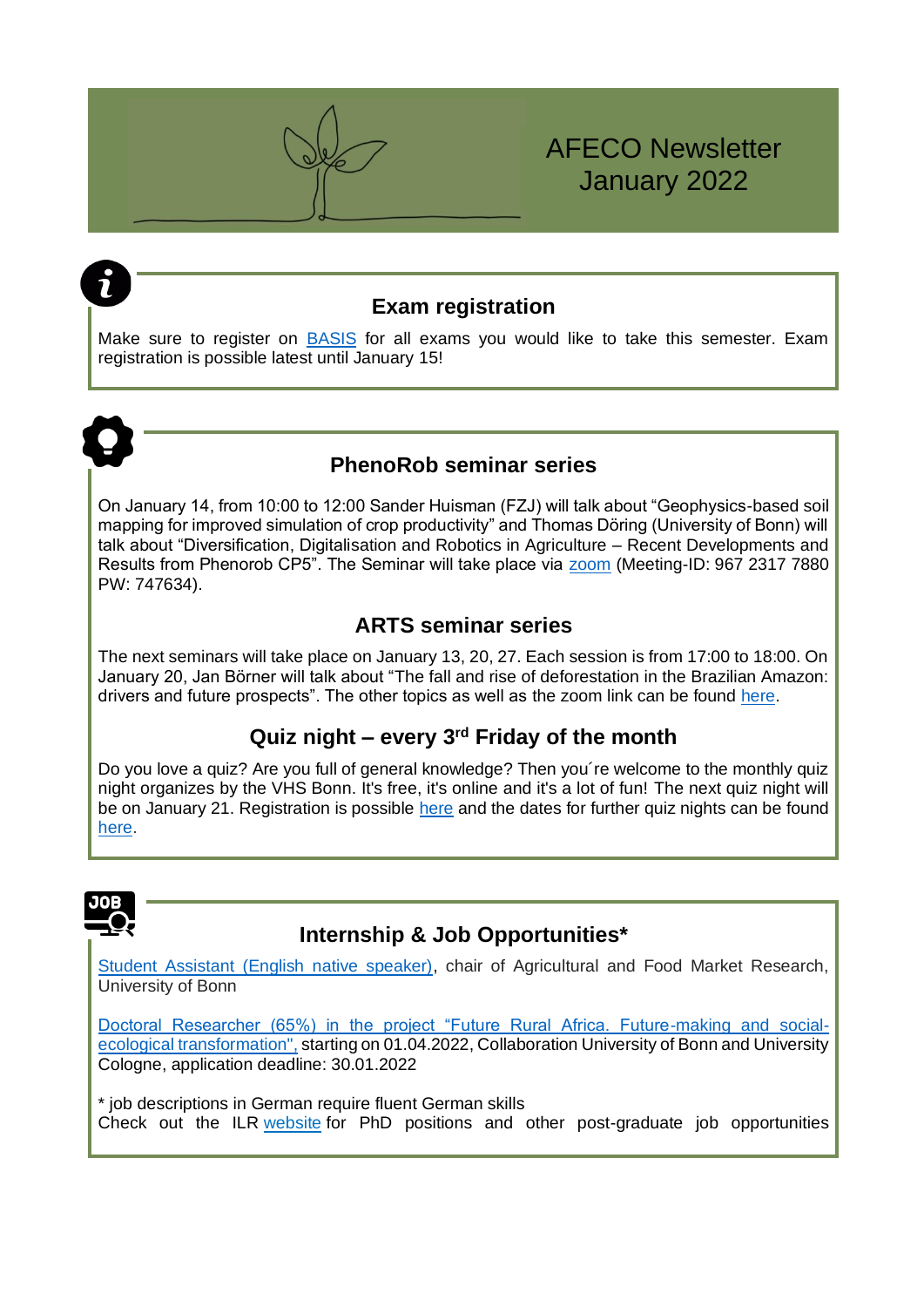

# **Happy New Year**

Have you ever wondered how differently people celebrate New Year's Eve and New Year's Day? We asked our fellow students how they celebrate in their home country and which traditions they have. Be curious!

### **Australia**

In Australia, New Year's Eve is celebrated like in Germany except fireworks are not sold in public and it's illegal to use firework in private. Only the government allows to do the fireworks. Therefore, every state has it, and it takes place near the river and parks around it. People gather near the firework, having picnic until the clock hits 12:00 and the fireworks start. Then everybody kisses each other on both cheeks and wish each other a happy new year.

#### **Cambodia**

In Cambodia, people don't really celebrate New Year's Eve and new year is quite different, it's in April. Then they celebrate for three days, but the Eve is to wait for new Buddha who replaces the old one.



During Cambodian new year, families get together, some go on holidays, children get money from adults and there are many games people play in these three days. People also bet with money in the games or just play for fun. Strangers can stop you on the street and paint your face with coal or powder or throw water at you. Also, every

household puts out food on a table, mainly fruits and cookies. It is left there for three days as the food is for the new Buddha and

it is prohibited to eat the fruits and cookies until the three days are over. Further, people visit the temple and get blessed.

In the three days you're not allowed to vacuum or clean your house. Every day you burn incense once a day. Families cook special meals, but the meals are often quite different in each family, one meal is called Nom Asom Chrouk.



#### **Italy**

In Italy there are two main traditions. Italians eat lentils on New Year's Eve, the more you have the better as they resemble coins, so many lentils on your plate indicates like lots of money. The second tradition is that you need to wear red underwear on the last and first day of the year! It is said to bring luck as red represents passion, fortune, richness!



#### **Japan**

For Japanese, the German Christmas celebration is their new year celebration. Meeting with family members and eating new year special meal "Osechi" together. Kids can get money from relatives (the more uncles or aunts you have, the more rich kid you could get). Going to shrine or temple and making wishes for the year is also must-do thing.

### **Netherlands**

For the Netherlands, it´s pretty like Germany. But one tradition is to bake and eat "oliebollen" on December 31st. Oliebollen were actually taken to the US by Dutch immigrants, and this is how donuts came to exist.